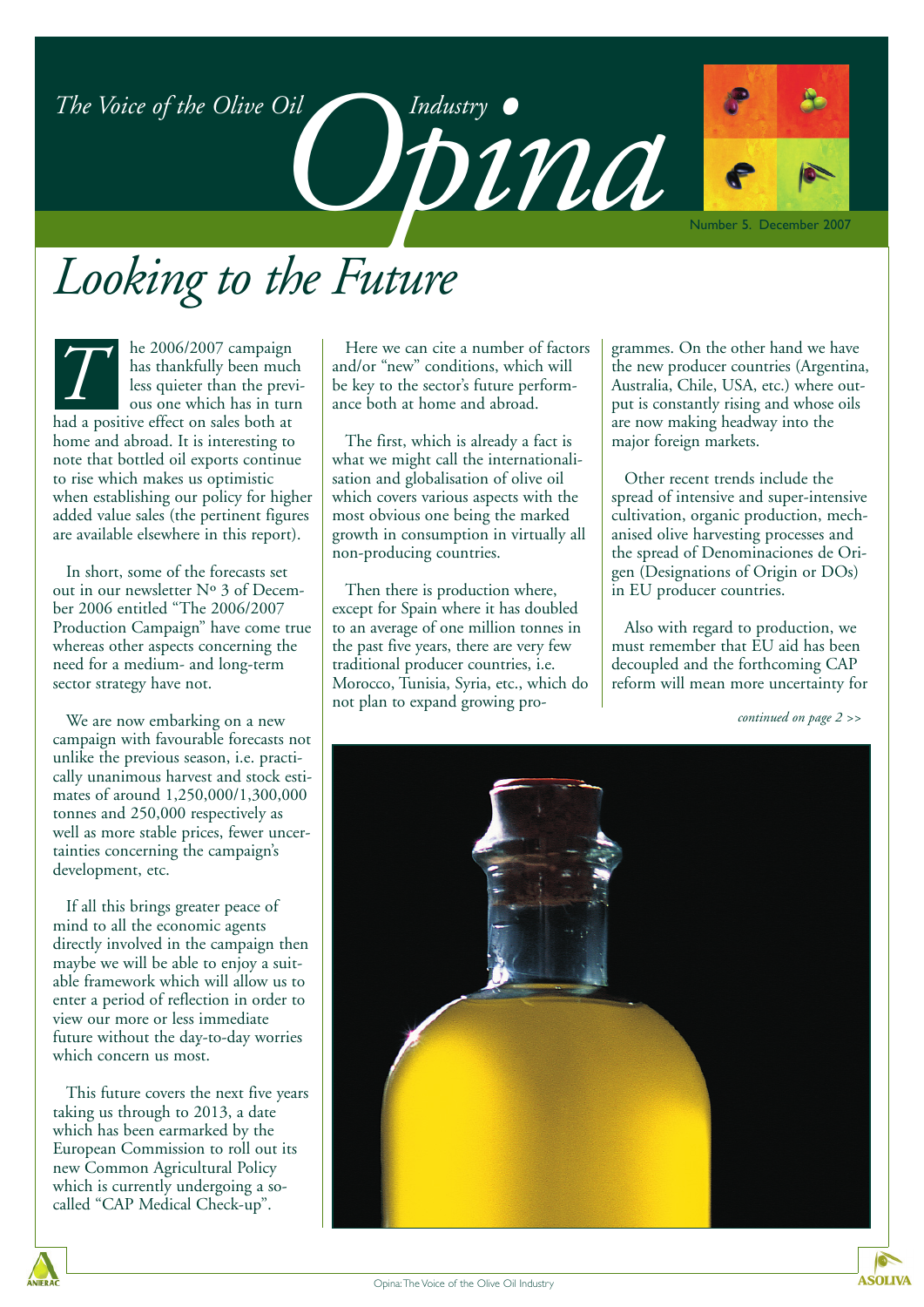EU production and its ability to compete with non-EU countries.

We must also consider the marketing aspect as not all importer countries are alike. Each segment within a market must be analysed, i.e. distribution, food service, the gourmet circuit and industrial usages, before drawing up a strategy to successfully place our olive oils.

For example, in the United Kingdom private labels comprise nearly 70% of the retail segment while in the US half of all imports are marketed in the food service industry.

Neither is the industrial and distribution sub sector immune from the changing circumstances of the olive oil sector which led to foreign investment (in EU countries or otherwise), joint ventures, subsidiaries in downstream markets, etc.

One final issue which affects the sector and has a bearing on its future is the competition from alternative edible oils and fuctional foods which increasingly focus on health issues as part of their marketing strategy.

It is against this global backdrop that Spanish olive oil must leverage its leadership position, one which is so often talked about yet still far from becoming a reality. Many people believe that, just because Spain is the world's leading producer, it automatically enjoys all the attributes usually associated with leadership. In fact, in most cases, references to the situation of the Spanish olive oil market only concentrate on ex mill prices with the value chain merely focusing on obtaining raw materials. It is as if we were to analyse the shoe market and only concentrate on the situation in the leather market.

In light of the above, the industry would like to propose the following, notwithstanding a study together with the rest of the sector and maybe also the Public Administration:

*"Economic agents and Public Authorities must establish a single promotional and marketing strategy which will help individual companies determine their strategy"*

- In line with the principles of the new CAP proposed by the EU Commission, the sector should focus on competitiveness and market trends.

As a result, we propose an in-depth study on the projection of Spanish and international production taking into account new cultivations and new farming techniques and also domestic and international consumption trends.

- In order to respect free trade regulations all operators must enjoy the same conditions throughout the value chain, e.g. farming, transformation or marketing etc., unaffected by discriminatory grants or public aid packages which affect the equality of operators.
- Equal conditions must also be encouraged on an international level. The current EU import duty makes it difficult for local exporters to withstand increased competition from abroad. The import duty should be abolished to promote greater freedom of international supply and demand.
- After assessing the situation of our market and of our competitors, we believe there should be a single promotion and marketing campaign coordinated by economic agents and the Public Authorities which would also help individual companies determine their strategy in order to boost the market share of Spanish olive oil in importer countries.

The relationship between the amount the sector invests in promotion and the volume of business deserves a separate article.

- It goes without saying that our major customer is the domestic market and merits an in-depth study of future consumer trends as well as distribution and marketing trends and promotion needs.
- We have already mentioned the need to invest more in marketing. No less important is the attention and means needed to carry out research largely focusing on the healthy properties of olive oil, the quality of the product and its safety.

This newsletter does not aim to be dogmatic. We merely wish to point out that endless events, seminars, awards, etc. are not practical if the sector's interest groups which comprise the value chain fail to agree on a framework which will give us a policy for the future and transform all this rhetorical lidership into reality. This would give us a sustainable policy and enable us to face the threats mentioned above.

Looking ahead to the industry's future we are optimistic and convinced of success, both for the product in general and Spanish olive oil in particular against a backdrop of greater freedom for supply and demand, unaffected by grants or other discriminatory measures.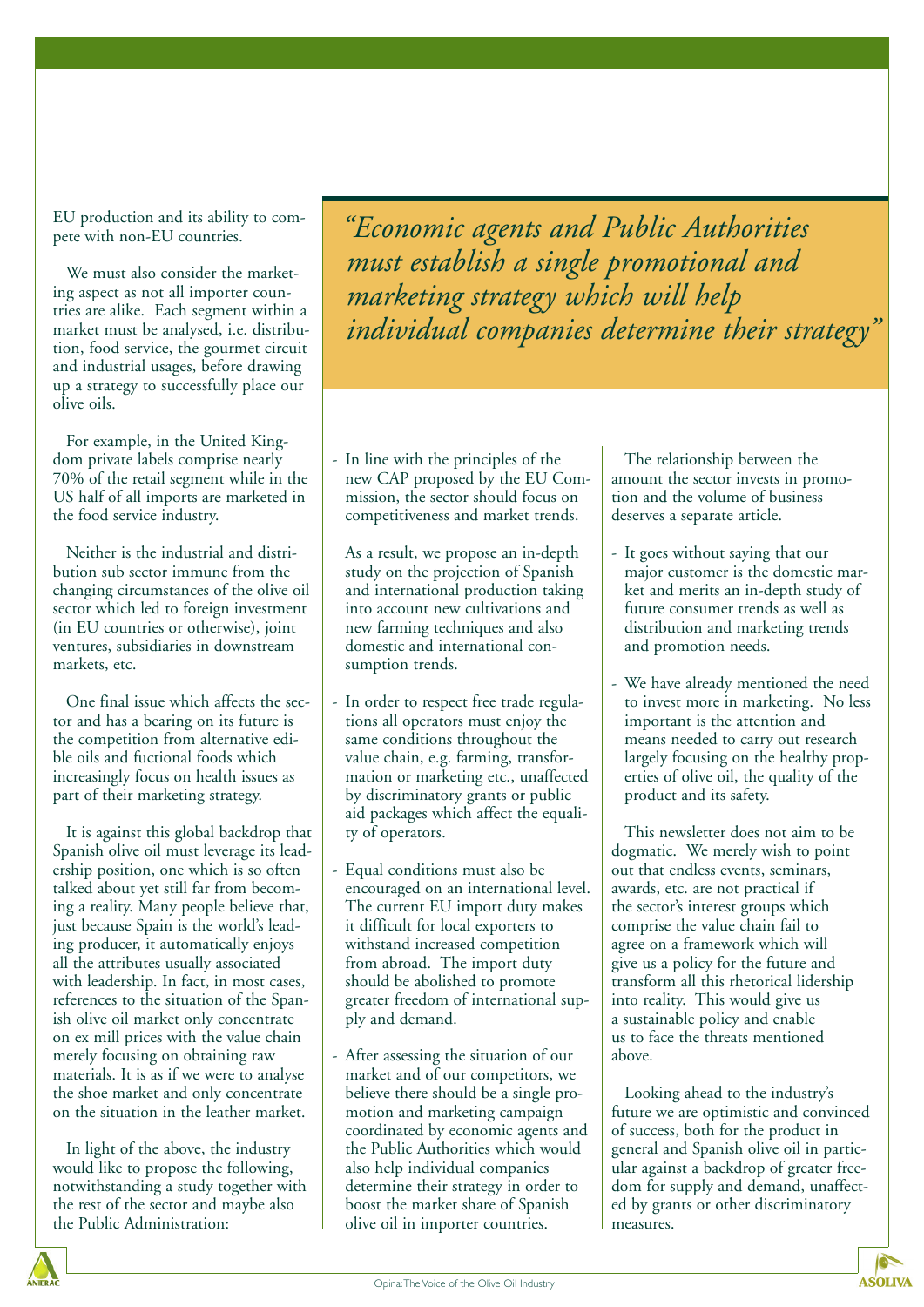### *ANIERAC's Sales Eleven Months of the 2006/2007 Campaign*

he 332 million litres of olive oil sold between November 2006 and September 2007 confirm the recovery of the domestic market following the marked fall during the previous campaign. **The 332 million litres of olive** (6.7%) compared to the 2005/2006<br>oil sold between November<br>2006 and September 2007<br>confirm the recovery of the Coverall olive oil sales have failed to<br> $\frac{1}{2}$ 

Pending figures for October, olive oil sales have risen and comparing figures for the 11 months, this means a 7.64% increase which does not offset the 12 point drop during the 2005/2006 campaign.

Looking at the breakdown of sales to September we can see an upturn in the "extra virgin" and "mild" oils while sales of "intense" and "virgin" oils have fallen with the latter barely present in the market.

Sales of "extra virgin" oil totalled 106.5 million litres, a notable increase on the previous campaign. This is an increase of over 25 million or 31%.

"Mild" olive oil continues to lead the market with 146 million litres sold during the 11-month period. To September, sales had risen by 9 million litres

campaign.

Overall olive oil sales have failed to affect sales of "intense" oils which continue to drop, posting a 12% decline in the period.

Nevertheless, despite this relative improvement in sales we are still below the figures seen during the 2004/2005 campaign. Then, ANIERAC companies sold 350 million litres of olive oil during the 11-month period compared to the 332 million sold in the current campaign.

Sales of olive pomace oil have also fallen to 18.3 million litres, down 20%.

Meanwhile, sales of seed oils have improved slightly with 344 million litres sold, some 4.6 million more than the first 11-month of the previous campaign. Unlike the falls suffered by olive oils during the 2005/2006 campaign, seed oil sales showed sustained growth of 4.64% in the previous campaign vs. 1.37% in the current campaign.



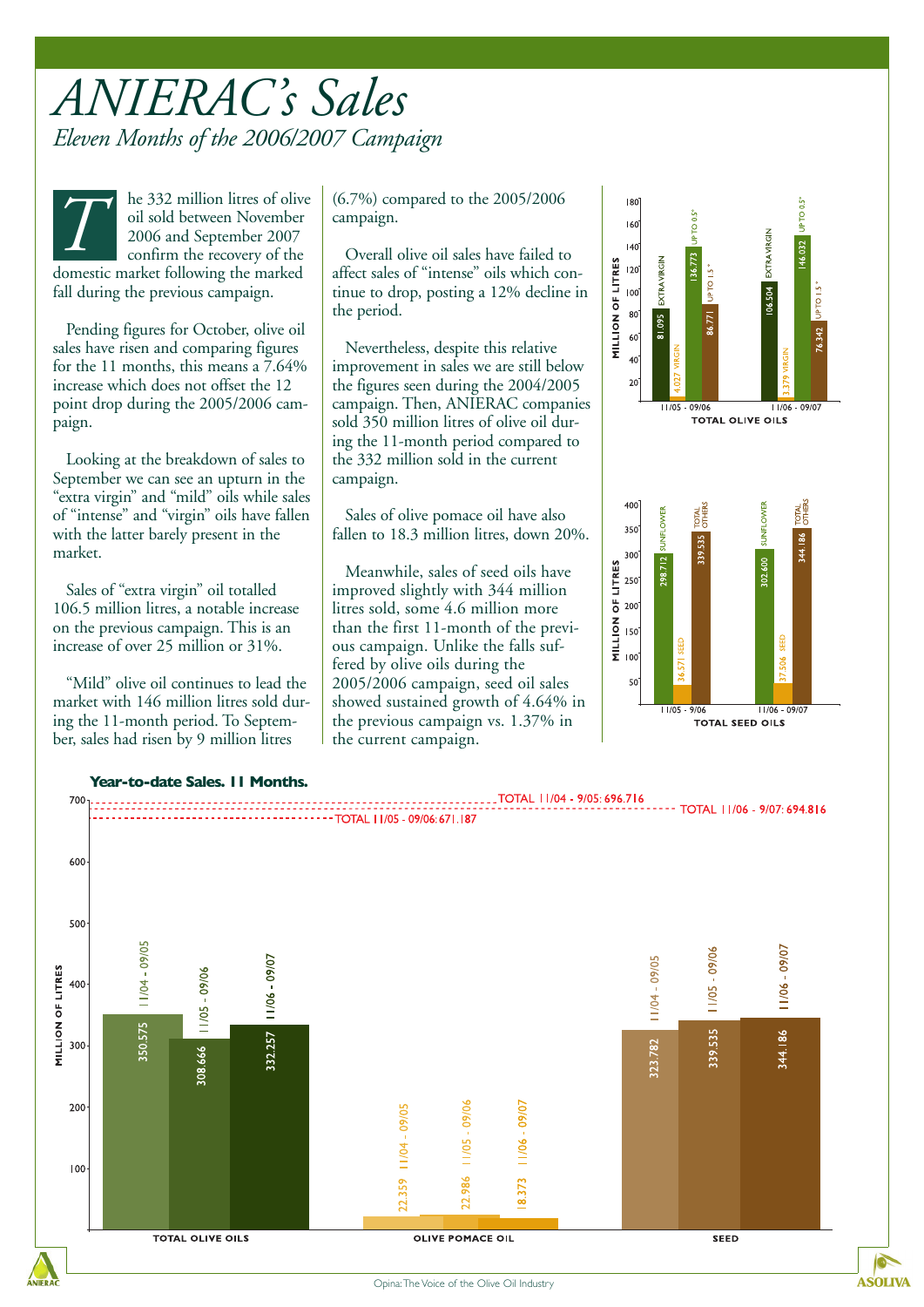### *Interview with Ángel Martín Acebes, Vice Chairman of ICEX*



*ICEX is celebrating its 25th anniversary by helping open up new markets for Spanish companies. What do you think its main achievements are and what challenges does it face in the future?*

If we concentrate on olive oil, this is a strategic sector within Spanish foodstuffs due to its weight in the Agricultural Trade Balance and Spain's position as the world's top olive oil producer and exporter.

ICEX mainly collaborates with the olive oil sector via its "Sector Plan" programme which it coordinates with the sector's association ASOLIVA. This collaboration began in 1986 and is still going strong. Together we carry out Generic Promotional Campaigns or Generic-Brand Campaigns in those markets which we have identified in conjunction with the association and its members.

In the past three years ICEX and the sector have invested some 7.5 million euros in the Sector Plan. This amount does not contemplate the fact that some companies are present at a number of Official Pavilions at International Fairs and that this sector is always present at activities organised by Commercial Offices' Promotional Centres. The sector collaborates with the magazine "Spain Gourmetour" and is one of the sectors which is most visited by opinion makers and specialist press through our Inward Trade Missions programme. Finally, ICEX also supports the sector via various company

programmes: Export Consortia, the Brand Plan, the Implementation Plan, the PIPE Programme, etc.

Now having said that and returning to your question, I should point out that the Generic Promotion Campaigns intend to foster an image for the short and long term. Its results can likewise be gauged in terms of image and with a more long-term focus. I would like to highlight two results:

- 1. The high level of awareness among professionals (media, hotels and restaurants, commercial distributors) and Spain's leadership in terms of production and exports. This has helped make Spain one of the essential sources of olive oil. These professionals are vital for marketing our sector to the end consumer.
- 2. The better positioning of Spanish olive oils on the international stage compared with its competitors in terms of flavour (wide range of indigenous varieties with contrasting aromas) and origin (terroir). This market positioning is key to encouraging customers to buy the product and is unique to Spanish olive oil which therefore allows us to differentiate ourselves from other olive oils.

From a quantitative point of view, these results depend on a large number of factors of which promotion is merely one more. We would point out however that in recent years huge efforts have been made by companies (improved presentation, marketing and distribution, setting up export departments, etc.) and Institutions which have yielded very positive results.

Bottled oil exports have soared as a result, doubling in the past ten years. Even more important is the increased weight of virgin olive oil exports and the increasing distribution of Spanish oils to the gourmet segment. We are not just exporting a value added product and, therefore, one that is more profitable, but we also influence the improved image of Spanish olive oil as a quality product which has an indirect positive effect on exports of other categories of oils.

From my point of view, and in terms of promotion, our major challenge will be to strike a balance between our position as the world's leading country in production and international consumers' perception of us as a producer of quality olive oil. Italy is still the benchmark but I have to say that the gap has closed in recent years thanks to the efforts of the sector as a whole, the companies and Institutions.

### *What sort of image do you believe foreign markets associate with such a Spanish product as olive oil? And how has this changed over the past 25 years?*

As I have said before, our aim to create an image and place Spanish olive oil in the highest and most sophisticated segments abroad is not a short-term issue and the results must be appraised over the medium and long term. I would highlight the high level of awareness among professionals and Spain's leadership in terms of production and exports. Over the years we have laid the groundwork to successfully position Spanish olive oil based on messages such as health, flavour and origin.

### *How would you rate the Sector Plans which ICEX and ASOLIVA have implemented abroad?*

Our collaboration with ASOLIVA, which dates from 1986, has been, and

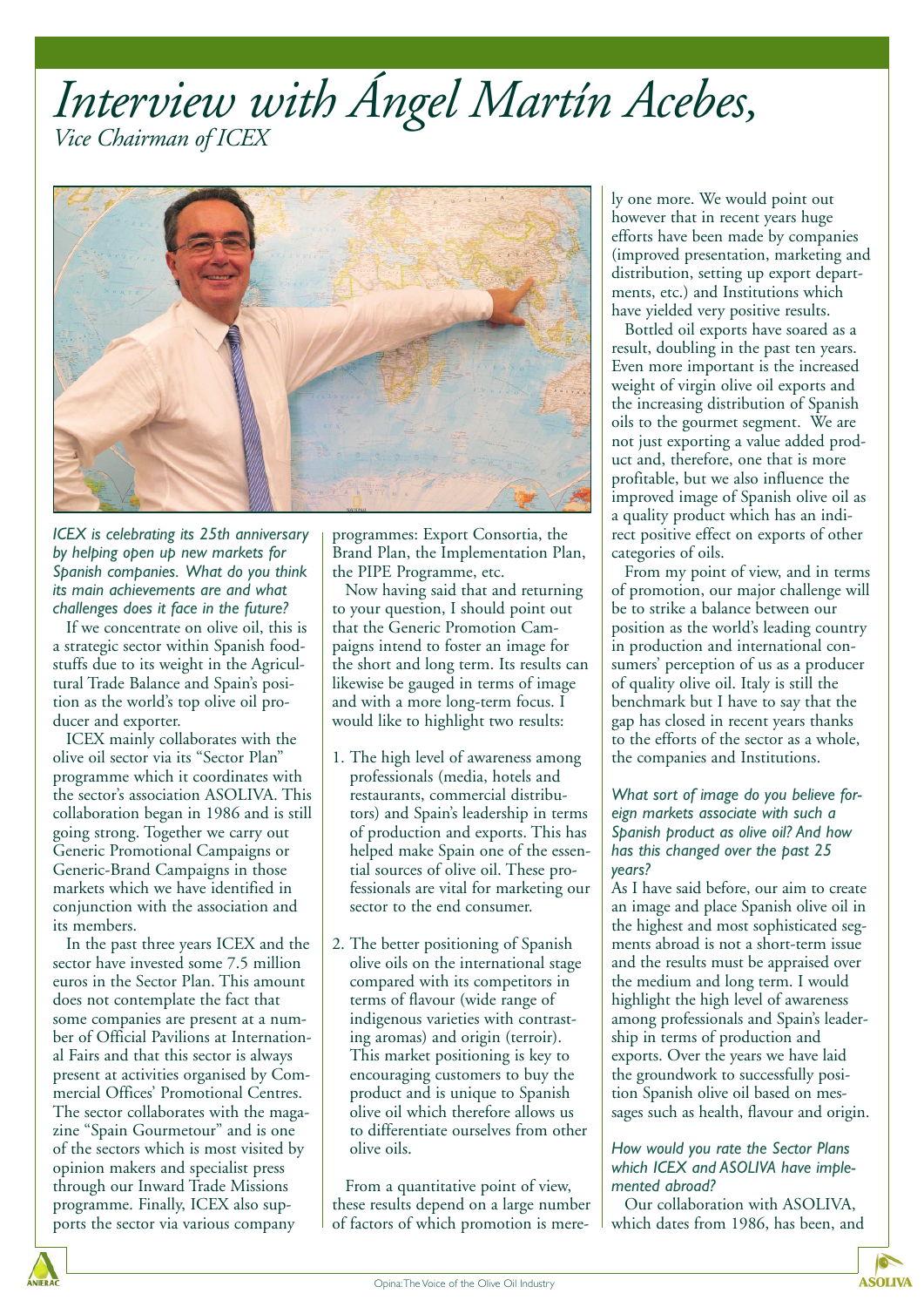still is excellent. This association represents the sector's and companies' interests in a transparent manner enabling us to coordinate various programmes and mutually benefit from our knowledge and the results we have obtained year after year.

Over the years we have been flexible in establishing our priorities and correcting our strategy when faced with the changing circumstances which the overseas markets often throw up. We have launched innovative programmes and improved the tools we use both generically and also those which we offer companies who are entering the international scene.

### *Where do you think Spanish olive oil can most succeed abroad?*

The markets are chosen by volume and/or potential based on the following criteria: size, growth, consumption and competition. These markets are then divided into two groups:

- 1. Generic preferential markets: the US, Brazil, France, Germany, the UK, China, Japan and Australia.
- 2. Individual preferential markets: America (Canada, Puerto Rico, Mexico, Panama, Costa Rica, Dominican Republic, Chile, Colombia), Asia (Taiwan, Singapore, Korea, the Philippines), Scandinavia (Norway), Eastern and Arab countries.

The main olive oil importing countries (bulk and bottled) are Italy, the US, France, Germany, Portugal, the UK, Japan and Australia. Of these, Italy and Portugal mostly buy in bulk. Even though France manufactures olive oil, it is an important market for bottled olive oil while the UK, which does not manufacture olive oil, buys large amounts of the product in bulk.

With regard to Spanish olive oil, I should point out that Spain is the leading exporter overall (bulk and bottled). However, Italy exports more bottled olive oil than Spain which often comes from other Mediterranean countries. Another factor to bear in

mind is that while Italian bottled olive oil is largely exported to the US market, Spanish olive oil exports are more diversified covering over 100 countries on five continents.

Bottled Spanish olive oil is mostly exported to France, Australia (where it is leader) and the US, along with Japan, Brazil, Portugal, Mexico, the UK, etc.

I would highlight the case of the US given that it is the largest importer of bottled olive oil and its ability to set trends and fashions. The sector, companies and ICEX are currently making a concerted effort there to distinguish between our olive oil and that of other countries by promoting the "Spanish Olive Oil" category in order to improve its image and help Spanish companies and brands penetrate the market and improve their positioning. We are therefore working closely with ASOLIVA and the companies.

I would also like to point out that olive oil is relatively new to interna-

I believe it is imperative to continue with the generic promotion of this product and of Spanish olive oil in particular, as well as helping the companies in this task and establishing a correct framework in order to reach a wider public (end consumer) in more markets.

### *In addition to promotion, what measures should the companies adopt in order to improve the positioning of Spanish olive oil in importing countries?*

It's hard work positioning the product abroad as it's a long process. From a qualitative point of view we have noticed a marked change in companies' way of thinking as they become more aware that it's not enough just to export olive oil but that they also need to have a clear strategy and the pertinent knowledge. Companies must be committed to increasing the value of the product by investing in their own brand and they must understand that when they export they must partici-

*"Our major challenge will be to strike a balance between our position as the world's leading country in production and consumers' perception of us as a producer of quality olive oil"*

tional expansion and we must expand its future by incorporating:

- New countries, as purchasing power increases there, for example India and Russia, where we have already launched promotional campaigns.
- New segments of the population in existing markets as awareness of the gastronomic qualities of olive oil increases (in addition to the healthy properties which are already widely known).
- Increased consumption by traditional consumers given that more information is available on the wide variety of uses for olive oil.

pate permanently in different markets and become a market leader. Only then will they be able to raise prices and reap stable earnings which are necessary to ensure its long-term viability.

*Do you believe the various state and regional bodies should join forces or coordinate their promotion activities in general and for olive oil in particular?* Collaboration with state and regional bodies is a priority and we are always prepared to work together in the interest of Spanish companies. The activities of the various bodies must be complementary and we are working to coordinate the programmes so we don't duplicate our efforts but take advantage of the synergies available.

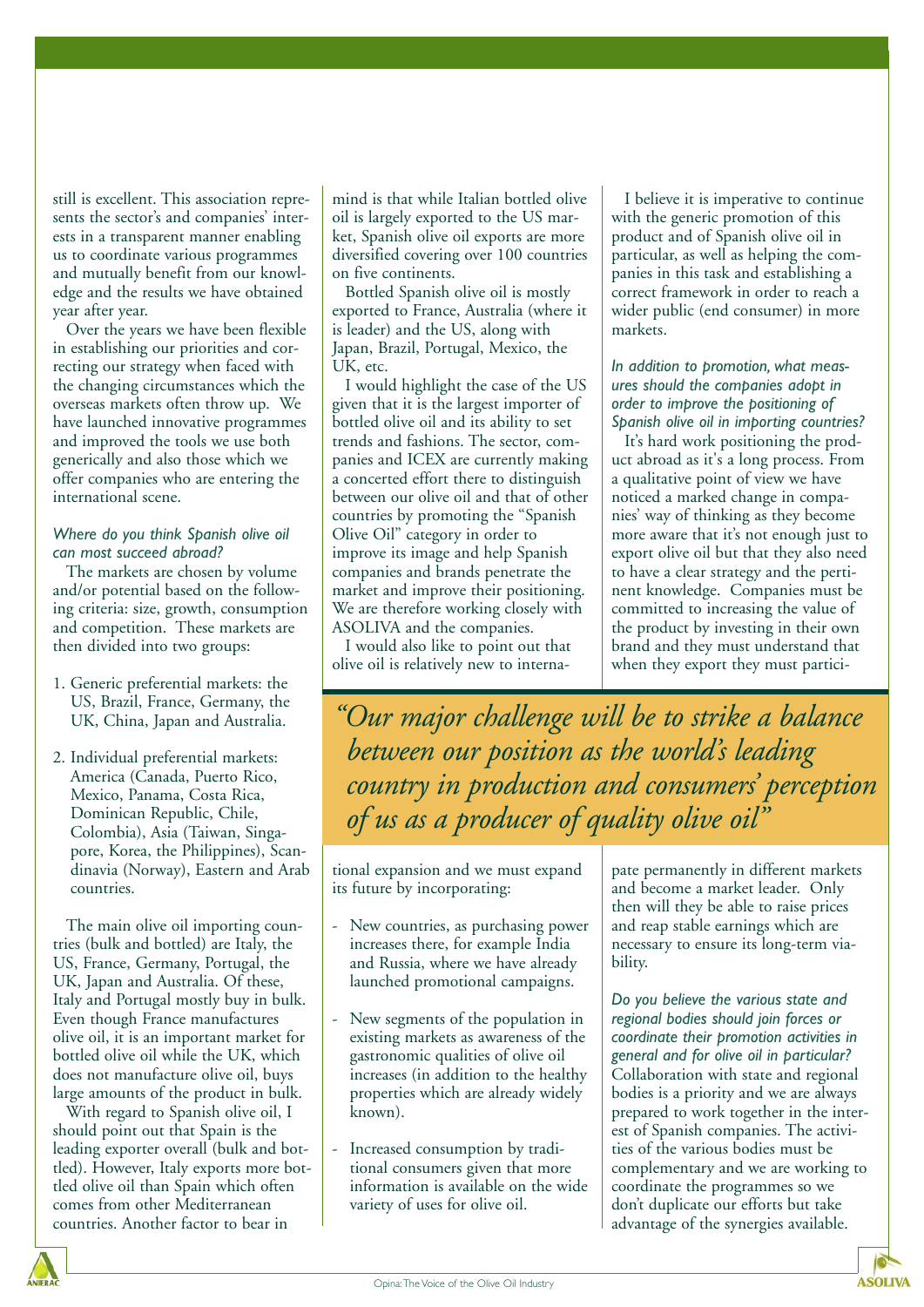# *\* Olive Oil Exports*

uring the first 11 months of the 2006/2007 campaign (November to September), exports by ASO-LIVA member companies rose 20.58% (273,170.20 tonnes vs. 226,537.95 tonnes in 2005/2006). THE TREAT UP of the 2006/2007 campaign (November to Sep-<br>
THE TREAT ON THE CONSERVANCE OF THE CONSERVATION OF THE CONSERVATION OF THE CONSERVATION OF THE CONSERVATION OF THE CONSERVATION OF THE CONSERVATION OF THE CONSERVA

Exports of olive oil sold in containers of less than five litres to EU countries rose 4.60%. Some 47,737.60 tonnes have been exported to these countries during this period compared to 45,637.59 during the previous campaign. Exports to non-EU countries rose by 23.90% during the period with 71,754.86 tonnes exported compared to 57,912.45 during the same period in the previous campaign).

Exports of bottled olive oil, regardless of destination, advanced 15.40%. This means that a total of 119,492.46 tonnes were exported during this campaign, compared to 103,550.03 tonnes last year.

countries rose 25.39%. Figures for the first 11 months of the campaign show that 124,573.99 tonnes were exported compared to 99,353.16 during the same period in the previous campaign. Exports to non-EU countries totalled 29,103.75 tonnes (+23.14%) compared to 23,634.76 tonnes last year.

Exports of bulk olive oil, regardless of country of destination, rose by 24.95%. So far this campaign, 153,677.74 tonnes have been exported compared to 122,987.92 in the same period the previous year.

Total exports of olive oil to the EU, either bottled of bulk, rose 18.84% during this period (172,311.59 tonnes vs. 144,990.74 during the same period the previous year) while non-EU exports advanced 23.68% (100,858.61 tonnes vs. 81,547.21).

Total olive oil exports, regardless of country of destination or type of container, rose 20.58%. A total of 273,170.20 tonnes were exported during this campaign, compared to 226,537.95 tonnes last year.

According to customs official data, during the first nine months of the 2006/2007 campaign (November 2006 to July 2007), Spain exported 441,851 tonnes of olive oil compared to 322,153 tonnes the previous campaign, a 37.15% increase.

Of the export figures recorded by ASOLIVA members during the current campaign (November 2006 to March 2007), we would highlight that 119,492.45 tonnes in containers of less than five litres were exported to all destinations, of which 76,354.80 tonnes were exported as extra virgin olive oil, accounting for 63.90% of the total exported in containers of less than five litres.

### **Comparison of Olive Oil Exports during the 2005-2006 and 2006-2007 Campaigns, and 2006-2007\***

| <b>Figures in tonnes</b> |                       |                           |              |                      |                           |              |              |                           |              |
|--------------------------|-----------------------|---------------------------|--------------|----------------------|---------------------------|--------------|--------------|---------------------------|--------------|
| <b>Month/Year</b>        | <b>Under 5 litres</b> |                           |              | <b>Over 5 litres</b> |                           |              | <b>Total</b> |                           |              |
|                          |                       |                           |              |                      |                           |              |              |                           |              |
|                          | <b>EU</b>             | 3 <sup>rd</sup> Countries | <b>Total</b> | <b>EU</b>            | 3 <sup>rd</sup> Countries | <b>Total</b> | <b>EU</b>    | 3 <sup>rd</sup> Countries | <b>Total</b> |
| $11 - 12/2005$           | 8,365                 | 11,169                    | 19,535       | 14,814               | 4,191                     | 19,005       | 23,179       | 15,360                    | 38,540       |
| 01-09/2006               | 37,272                | 46,743                    | 84,015       | 84,539               | 19,444                    | 103,983      | 121,811      | 66,187                    | 187,998      |
| <b>Campaign T.</b>       | 45,637                | 57,912                    | 103,550      | 99,353               | 23,635                    | 122,988      | 144,990      | 81,547                    | 226,538      |
|                          |                       |                           |              |                      |                           |              |              |                           |              |
| <b>Month/Year</b>        | <b>Under 5 litres</b> |                           |              | <b>Over 5 litres</b> |                           |              | <b>Total</b> |                           |              |
|                          |                       |                           |              |                      |                           |              |              |                           |              |
|                          | <b>EU</b>             | 3 <sup>rd</sup> Countries | <b>Total</b> | <b>EU</b>            | 3 <sup>rd</sup> Countries | <b>Total</b> | <b>EU</b>    | 3 <sup>rd</sup> Countries | <b>Total</b> |
| $11 - 12/2006$           | 8,696                 | 11,761                    | 20,457       | 21,105               | 7,122                     | 28,226       | 29,801       | 18,883                    | 48,684       |
| 01-09/2007               | 39,042                | 59,994                    | 99,035       | 103,469              | 21,982                    | 125,451      | 142,511      | 81,976                    | 224,486      |
| <b>Campaign T.</b>       | 47,738                | 71,755                    | 119,492      | 124,574              | 29,104                    | 153,677      | 172,312      | 100,859                   | 273,170      |
|                          |                       |                           |              |                      |                           |              |              |                           |              |
| % Campaign               | 4.60                  | 23.90                     | 15.40        | 25.39                | 23.14                     | 24.95        | 18.84        | 23.68                     | 20.58        |
| % Year                   | 4.75                  | 28.35                     | 17.88        | 22.39                | 13.05                     | 20.65        | 16.99        | 23.85                     | 19.41        |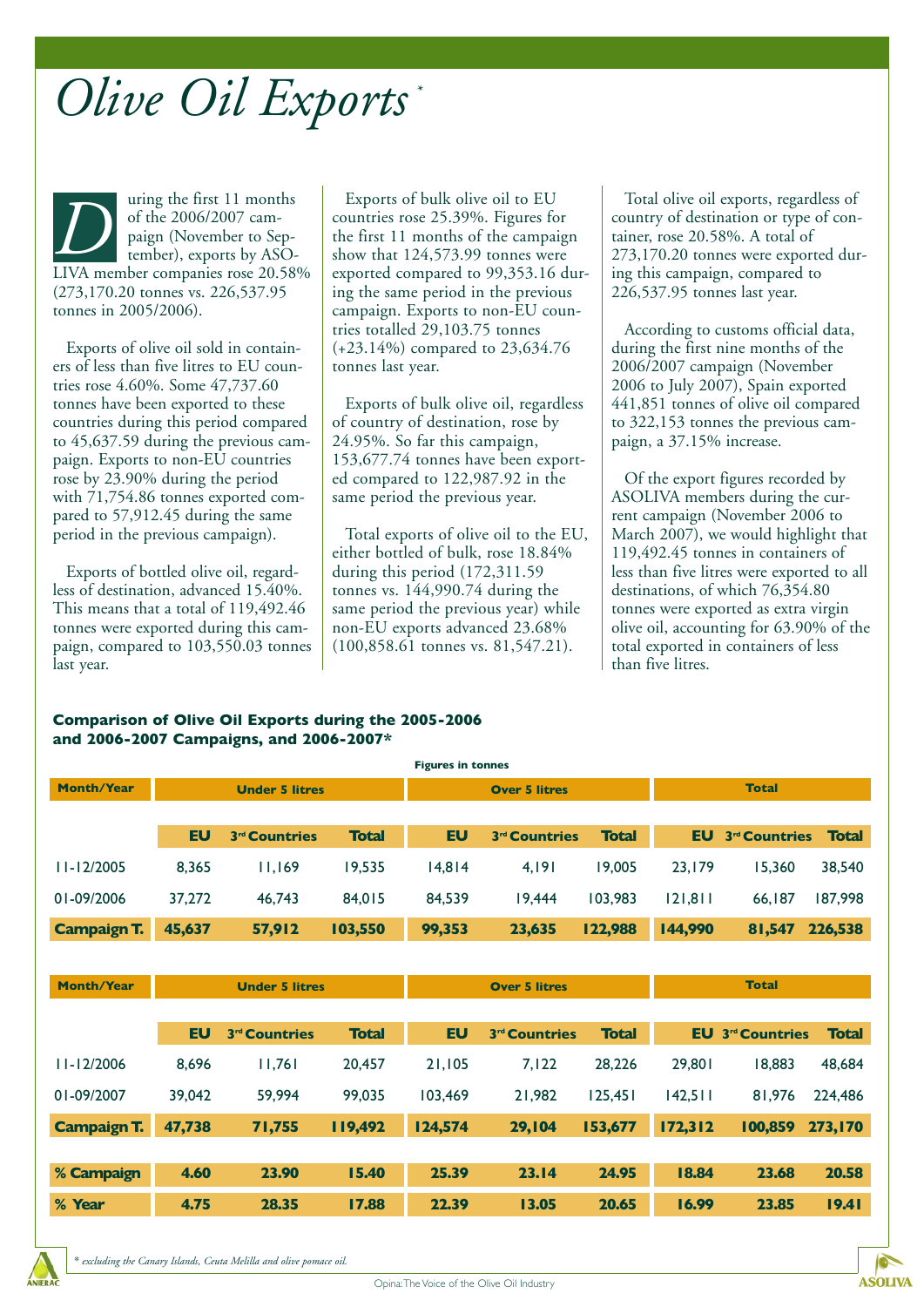# *A New Consumer Model in Spain*

t goes without saying that the domestic market is important to marketing olive oils. Every campaign, The domestic market is<br>
important to marketing<br>
olive oils. Every campaign<br>
over half of the production is sold in the domestic market, mostly bottled.

However, when we look at marketing campaigns we often find that more attention is paid to exports with scant attention paid to the domestic market. We would appear to be content and satisfied, having no doubts about the future of a market where we sell 600,000 tonnes every year.

Some 900 million litres of edible vegetable oils are marketed every year in Spain with olive oil accounting for around 60%, while the rest is mainly sunflower oil (36%). These figures show how important it is to heed trends in Spain and consumer habits here.

Spanish eating habits have changed, especially in the past 10 years. This particularly affects oils with a notable decrease in their weighting in household spending based on two factors which affect consumer choice: health and speed. Changing habits have also had an affect, such as consumers eating out more.



According to the Ministry of Agriculture, Fisheries and Food today over 32% of oils are consumed outside the home while this was barely 18% just three years ago. Sunflower oil is the most widely used oil in hotels and restaurants (50%) followed closely by olive oil at 43%.

However, in Spanish homes, the opposite is true: olive oils (66.5%) far outnumber sunflower oil (28%). Even though these are promising figures, we must not forget that, according to the National Statistic Institute, in 1958 Spaniards spent 8.5% of their food budget on oil, today this is only 2.5%.

These figures reflect the overall situation but they do not show the huge

differences according to type. Sunflower oil predominates in homes with young children while olive oil is preferred by middle-aged couples with children and retired people. Overall these homes account for over 40% of total olive oil consumption.

We must also consider the current and future situation of the nearly five million immigrants living in Spain (10%) who prefer seed oils both due to tradition and the associated cost savings.

We are going to see a dramatic change in the current structure in the near future and we must be prepared. We must therefore assess the strategy we are to adopt in the future. We will undoubtedly continue to innovate in terms of formats, labelling, the type of information included etc. but this may not be enough. We must look at the framework in which we will develop our activity over the next 10 years. We must face this situation and improve the information and promotion of our oils but we must go further. We must also assess the development of products which meet consumers' demands and be able to face the competition head on with a sophisticated technological base.

### **THE SUPREME COURT CONFIRMS THAT THE OLIVE POMACE OIL ALERT WAS ILLEGAL**

In July the Spanish Supreme Court ruled in favour of a Madrid Court which had declared that the resolution taken by the General Director for Public Health and Consumption at the Ministry of Health activating an olive pomace oil alert was illegal.

The alert stated that it was unhealthy and advised the Autonomous Communities to remove the product from the market. This had serious consequences for olive pomace oil which practically disappeared from the market for a few years after July 2001. This led to huge losses for companies in the sector and harmed the image of a product which is hard to regain. The Supreme Court's ruling confirms ASOLIVA's

theory that the product did not represent a serious or imminent risk and the alert, which is only used for situations of risk, should not have been activated.

The ruling that the decision to activate this alert was illegal was made based on the following:

In the first place, despite the alert being merely advice passed on to the Autonomous Communities, it was really a decision taken by the State and left the former no choice but to follow it. We would recall that some Autonomous Communities have been ordered to pay the sector millions of euros in compensation.

Secondly, the withdrawal of this product from the market cannot

merely be explained by the proviso "products must be safe" instead of presenting a serious and extraordinary risk to public health. In this case, there was no serious and extraordinary risk to public health and we believe the order to immediately remove the product from the market was unjustified and blown out of proportion.

Given this precedent, we hope that all the related claims still pending, including ANIERAC's, are resolved accordingly and favour the industry. We hope that by correctly publicising these rulings, the image of olive pomace oil in Spain will improve and that consumption which suffered due to an unjustified move by the Government can be re-established.